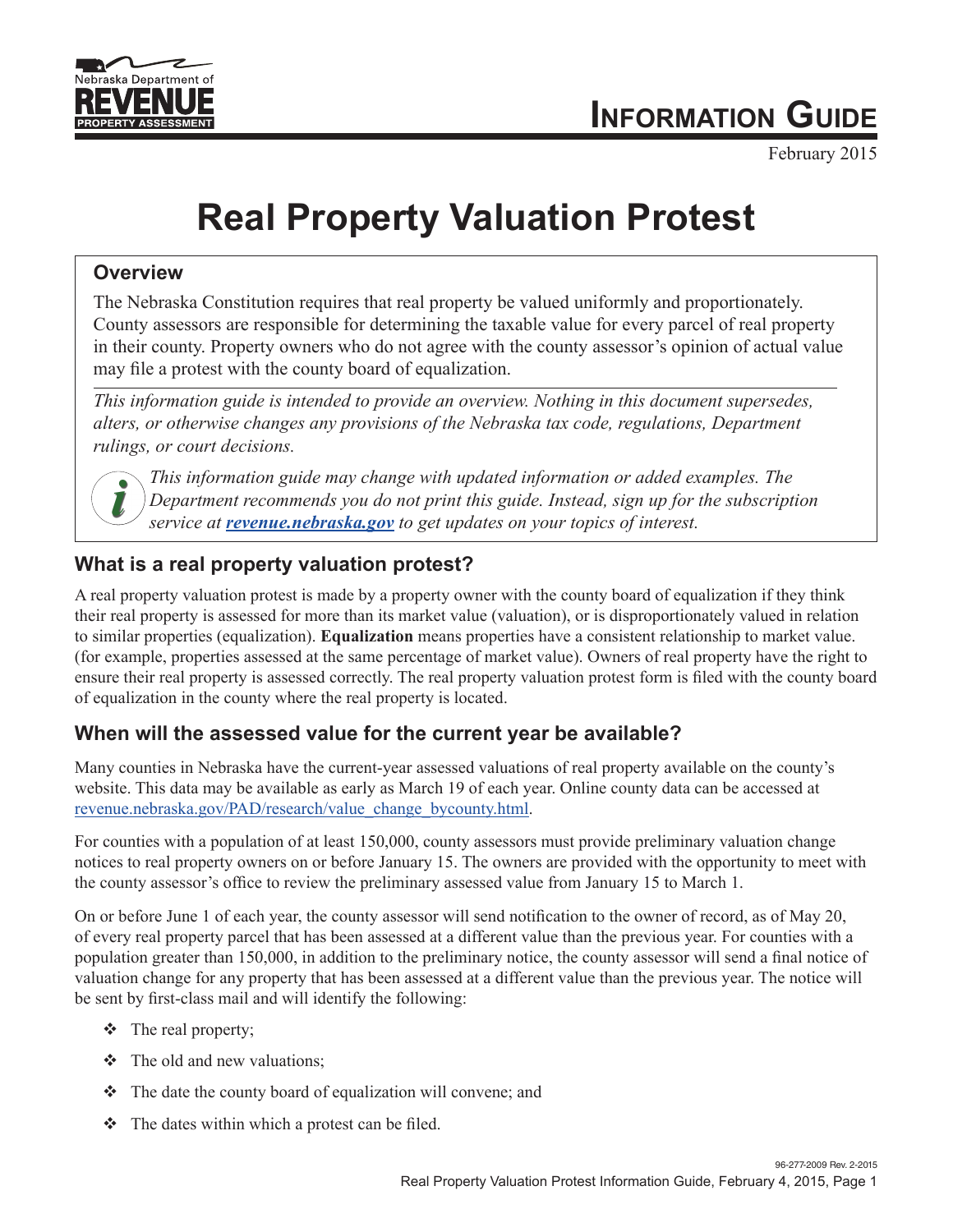## **What should be done prior to filing a protest?**

#### **1. Gather information.**

Gathering information about your real property will help determine if a protest of the assessed value or equalization of the real property is warranted. Information regarding your real property can be found at the county assessor's office, and may be available on the county's website.

Upon obtaining the property record information, it is often helpful to:

- $\cdot \cdot$  Verify information about your property, such as the dimensions, square footage, age, and condition of structures;
- $\cdot$  Review property records and the assessed value of properties in the area that are comparable to your property; and
- v. Review sales information to determine if comparable properties have sold in the area, and if so, what they sold for.

The county assessor is responsible for determining the fair market or actual value of real property. All real property is valued at 100% of actual value; except for agricultural and horticultural land, which is valued at 75% of actual value, and agricultural land receiving special value is valued at 75% of the special value of the land for its agricultural or horticultural purposes. **Special valuation** is a taxable value based solely on the actual value of land for agricultural or horticultural purposes or uses, without regard to the actual value the land might have for other purposes. The actual value of real property is determined as of 12:01 a.m. on January 1 each year. The county assessor completes the assessment of real property and determines the assessed values of real property by March 19 of each year.

#### **2. Meet with the county assessor.**

An informal discussion with the county assessor may help to resolve an issue or concern regarding your property. The county assessor is available to explain the assessed value of your property, answer any questions regarding the assessment of your property, and review any additional, pertinent information regarding the assessed value of your property. If the issue or concern is still not resolved after an informal discussion, a protest may be filed with the county board of equalization.

#### **Should a protest be filed?**

If the assessed value of the real property is either not assessed at market value (75% of market value for agricultural and horticultural land), or is not equalized with comparable property in the area/county, a protest may be filed.

#### **When should the protest be filed?**

Protests must be filed between June 1 and June 30 of each year. Important factors to consider when filing a protest include:

- $\cdot \cdot$  The protest must be signed and filed with the county clerk on or before June 30. (If June 30 falls on a Saturday, Sunday, or legal holiday, the protest will be considered timely filed if submitted in person or postmarked on the next business day.)
- $\cdot$  Each protest must contain a written statement of why the requested change in assessment should be made, and also include a description of the real property.
- $\bullet$  A protest will be dismissed if the protest is not filed by June 30, a written statement of the reasons for the protest is not provided, or the protest does not contain a description of the property.
- $\cdot \cdot$  If protesting multiple parcels of real property, a separate protest must be filed for each parcel.
- $\bullet$  By filing a protest, the assessed value of your property may be increased if the county board of equalization finds that your property was undervalued by the county assessor.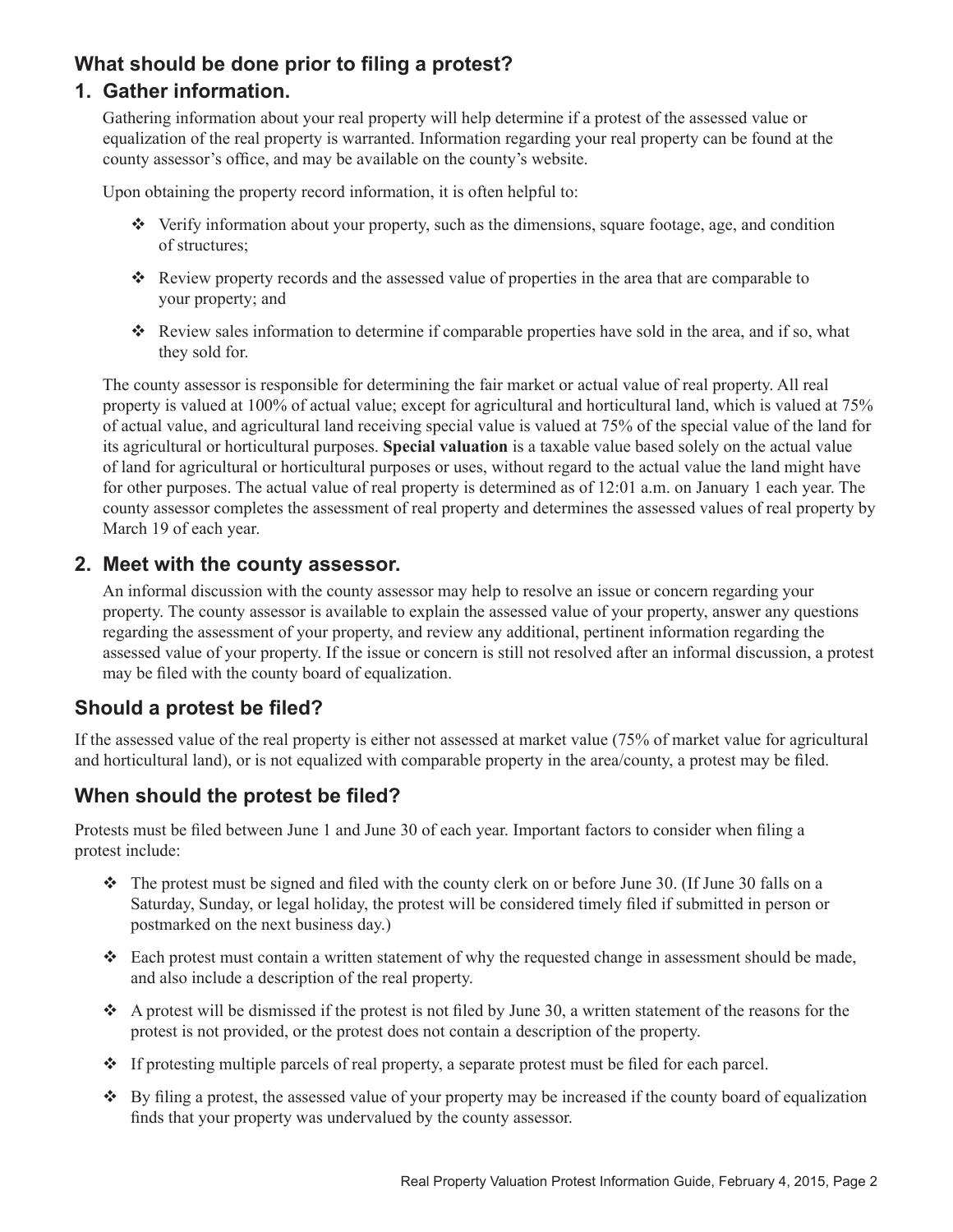## **What information should be included with the protest?**

Include any pertinent information that will assist in proving the assessed value of your property as of January 1 was not set at market value, or is not equalized with similar properties in the area. If information is not provided to the county board of equalization to support your request for a reduction in value, the protest may be denied. Pertinent information may include, but is not limited to:

- $\triangle$  Recent sale information involving the purchase of your property;
- $\triangleleft$  Recent sale information of comparable properties in the area/county;
- $\triangle$  A recent appraisal of your property;
- $\cdot \cdot$  If disputing the condition of any structures or buildings on the real property, provide photographs of the structures or buildings as of January 1;
- $\bullet$  For income producing properties, provide income and expense information; and
- v For agricultural land, provide Farm Service Agency maps or other records showing the number of certified agricultural acres.

The burden is on the property owner to prove their property has not been correctly assessed. It is important that all information presented is relevant and supports the protest by more than just a mere difference of opinion.

#### **When will the protest be considered?**

The filed protest must be considered by the county board of equalization on or before July 25.

The county boards of equalization in Douglas, Lancaster, and Sarpy Counties may adopt a resolution to extend the deadline for hearing protests to August 10.

Protest forms are available at the county clerk or on the Property Assessment Division's website at *[revenue.nebraska.gov/PAD](http://www.revenue.nebraska.gov/PAD/)***.**

The process each county follows to consider the filed protest varies. Some county boards of equalization appoint referees to consider the protest and make recommendations to the county board of equalization regarding each filed protest. If a referee is used, the county board of equalization will make the final determination regarding your protest; the property owner may meet with referees instead of appearing before the county board of equalization.

The process can also vary from county to county in how the final determination is made. The county may provide a specific date and time for the protest hearing. The county may rely on the information provided along with the written protest. Contact the county clerk to determine the protest process followed in the county where your property is located.

A protest hearing is not as formal as a court of law. There is no requirement for the property owner to be represented by an attorney or an agent. If a hearing is held, it is important to remember the following:

- $\triangleleft$  Be on time and prepared for the hearing;
- $\bullet$  Provide the relevant facts regarding the protested issue; and
- v Present a simple and well-organized protest by stressing key facts and figures in a logical order, and by presenting evidence in a clear and concise manner.

#### **What happens once the county board of equalization makes a decision?**

The county board of equalization must issue its decision on your protest on or before August 2. Then, the county clerk must mail the decision to the property owner.

If the county boards of equalization in Douglas, Lancaster, or Sarpy Counties adopted a resolution to extend the deadline for hearing protests, this deadline may be extended to August 18.